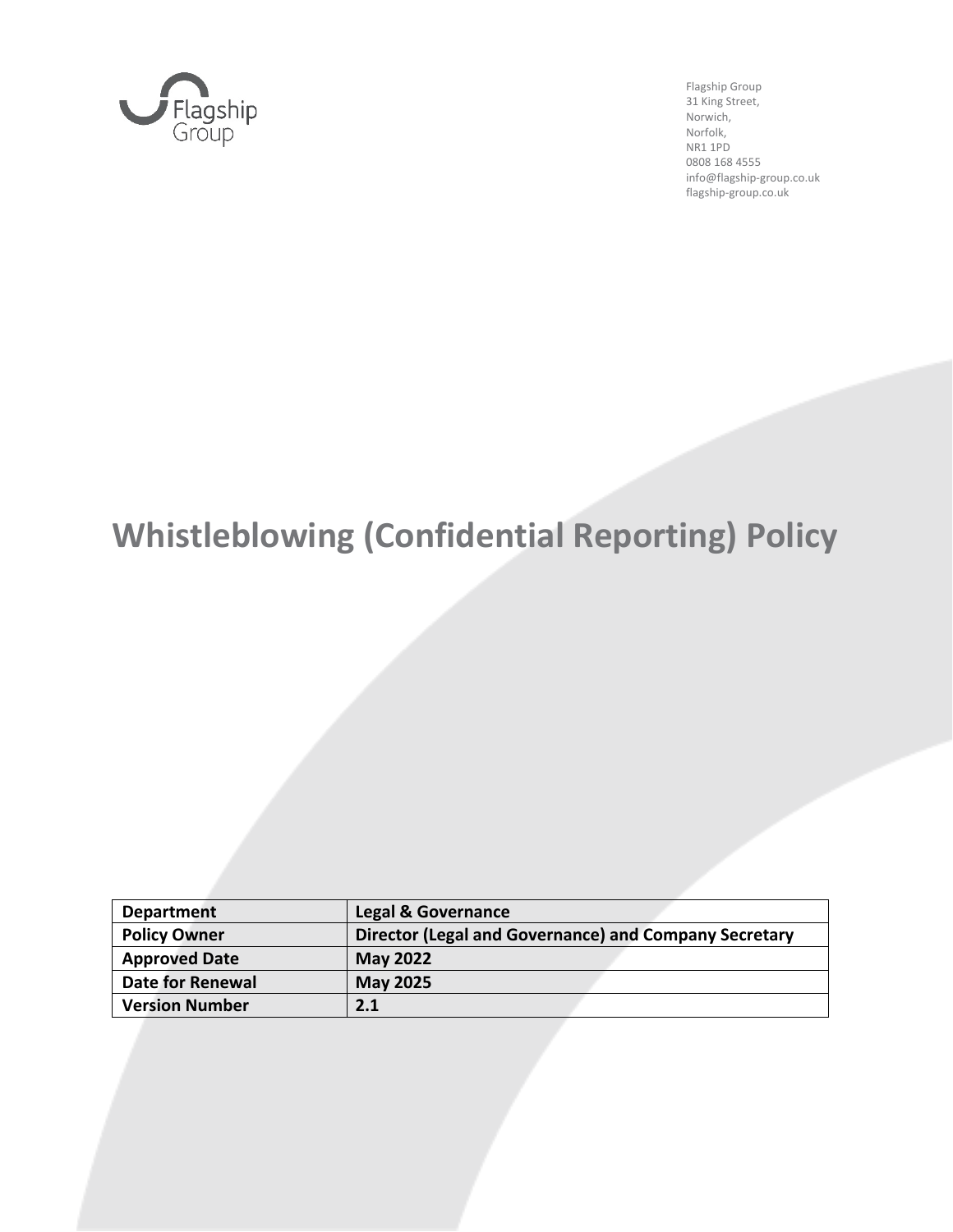#### **Purpose**

To ensure that all employees, (including agency and temporary workers and trainees and apprentices), agents, consultants, contractors, Non-Executive Directors and other stakeholders are able to raise, in confidence, matters of serious concern within Flagship and all companies in the Group.

Training on this policy forms part of the induction process for all individuals who work for Flagship Group (including all companies within the Flagship Group) and all Non-Executive Directors, and regular training will be provided as necessary.

## **1. Definition**

Whistleblowing is the term used when employees, agents, consultants, contractors, Non-Executive Directors and other stakeholders report serious concerns. The whistleblowing policy can be used to report things that are illegal or if anyone at work is neglecting their duties or wilfully exceeding their duties, including:

- someone's health and safety is in danger
- damage to the environment
- a criminal offence
- the company or any person isn't obeying the law
- a miscarriage of justice
- covering up wrongdoing

Employees (including agency and temporary workers, trainees and apprentices) and contractors in particular are often the first to realise that something is seriously wrong, but the last to voice their concerns as they feel that speaking up would be disloyal or may compromise their employment.

In accordance with the National Housing Federation Code of Governance, Flagship Group is committed to ensuring that proper arrangements are in place to enable all members of the Board, staff and other individuals to raise serious concerns about propriety or probity in a confidential manner without concerns of breaching confidentiality or fear of reprisals. The Public Interest Disclosure Act 1998 gives full protection to any worker reporting serious concerns if that worker genuinely believes their concerns are true.

Further Government guidance on Whistleblowing is available [here.](https://www.gov.uk/whistleblowing)

This policy should be read in conjunction with the Code of Business Conduct which sets out the standards of behaviour that employees are expected to meet. All employees of Flagship Group (including all companies within the Flagship Group) and Non-Executive Directors, have a responsibility to read, understand and comply with this policy.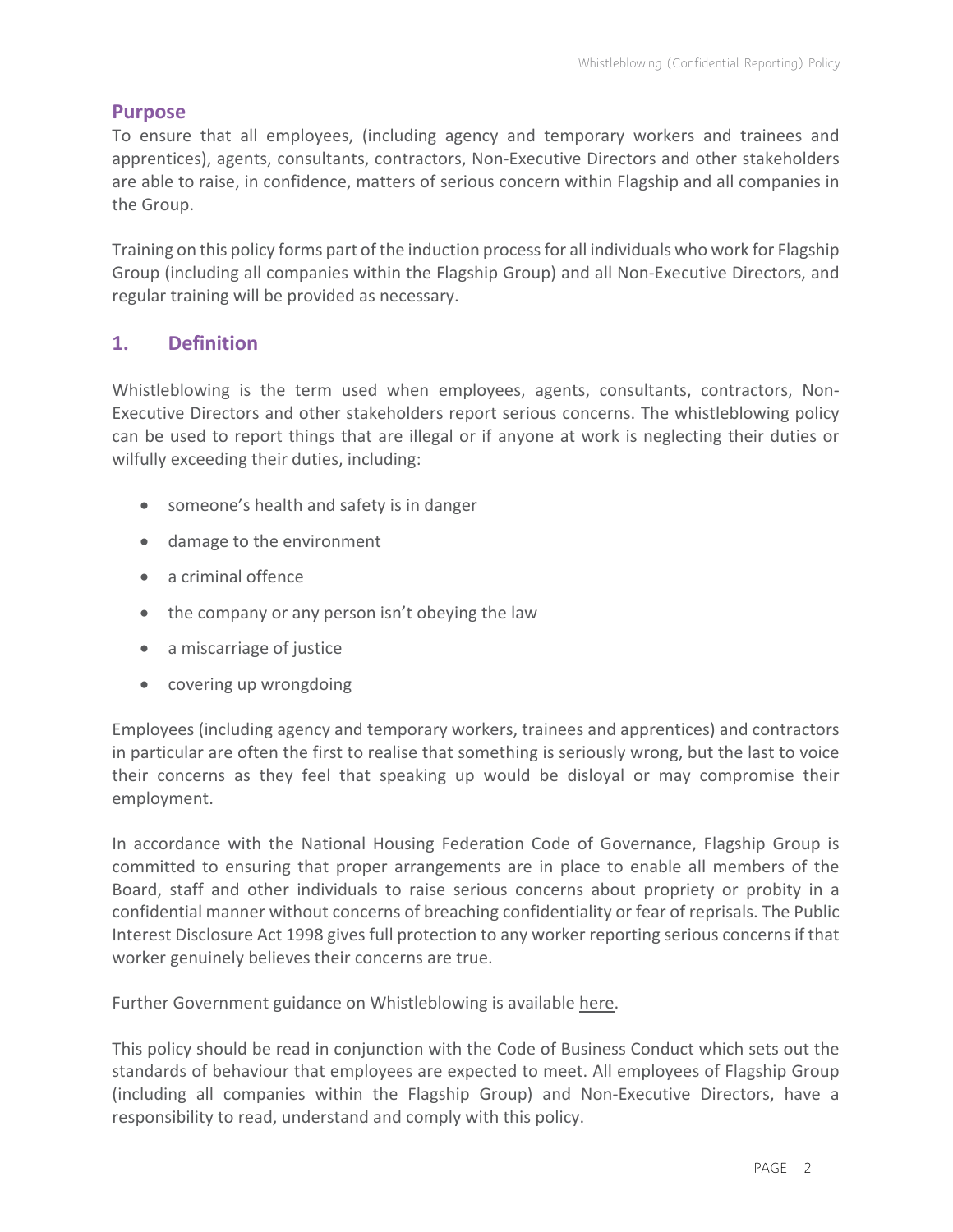# **2. Reporting**

- 1. Employees can report their concerns to their Line Manager in the first instance, if they are comfortable doing so. If any employee is uncomfortable reporting concerns to their Line Manager, the employee should make the report to any of the people or bodies listed in paragraph 2.4 or 2.5 below. This may be the case, if for example, an employee felt that reporting the concern to their Line Manager could result in a cover up or if there was a genuine fear of reprisals.
- 2. If applicable, the Grievance policy should be considered prior to resorting to any Whistleblowing action.
- 3. Non-Executive Directors must report concerns to the Director (Legal and Governance) & Company Secretary in the first instance.
- 4. Any individual, including any agent, consultant, contractor or other stakeholder, or any employees or Non-Executive Directors if they do not feel able to use the above steps, can report concerns to:
	- The responsible Director
	- The Governance Team [GovernanceTeam@flagship-group.co.uk](mailto:GovernanceTeam@flagship-group.co.uk)
	- Director (Legal and Governance) & Company Secretary [edward.marcus@flagship-group.co.uk](mailto:edward.marcus@flagship-group.co.uk)
	- Chief Executive [david.mcquade@flagship-group.co.uk](mailto:david.mcquade@flagship-group.co.uk)
	- Internal Auditor KPMG: [neil.hewitson@kpmg.co.uk](mailto:neil.hewitson@kpmg.co.uk) or [gavin.egmore@kpmg.co.uk](mailto:gavin.egmore@kpmg.co.uk)
	- Board Chair [peter.hawes@flagship-group.co.uk](mailto:peter.hawes@flagship-group.co.uk)
- 5. If it is not appropriate to raise confidential concerns with the above-named persons, reports can be made to:
	- Governance, Audit and Risk Committee Chair and Flagship Board Non-Executive Director – rob.bennett@flagship-group.co.uk

Where none of these options are possible, disclosures MAY be made to an external "prescribed body" IF the person disclosing believes that:

- o There will be a cover up OR;
- o They would be treated unfavourably for disclosing, OR;
- o They have already reported the issue internally and it has not been dealt with AND;
- o Disclosure is deemed to be in the public interest.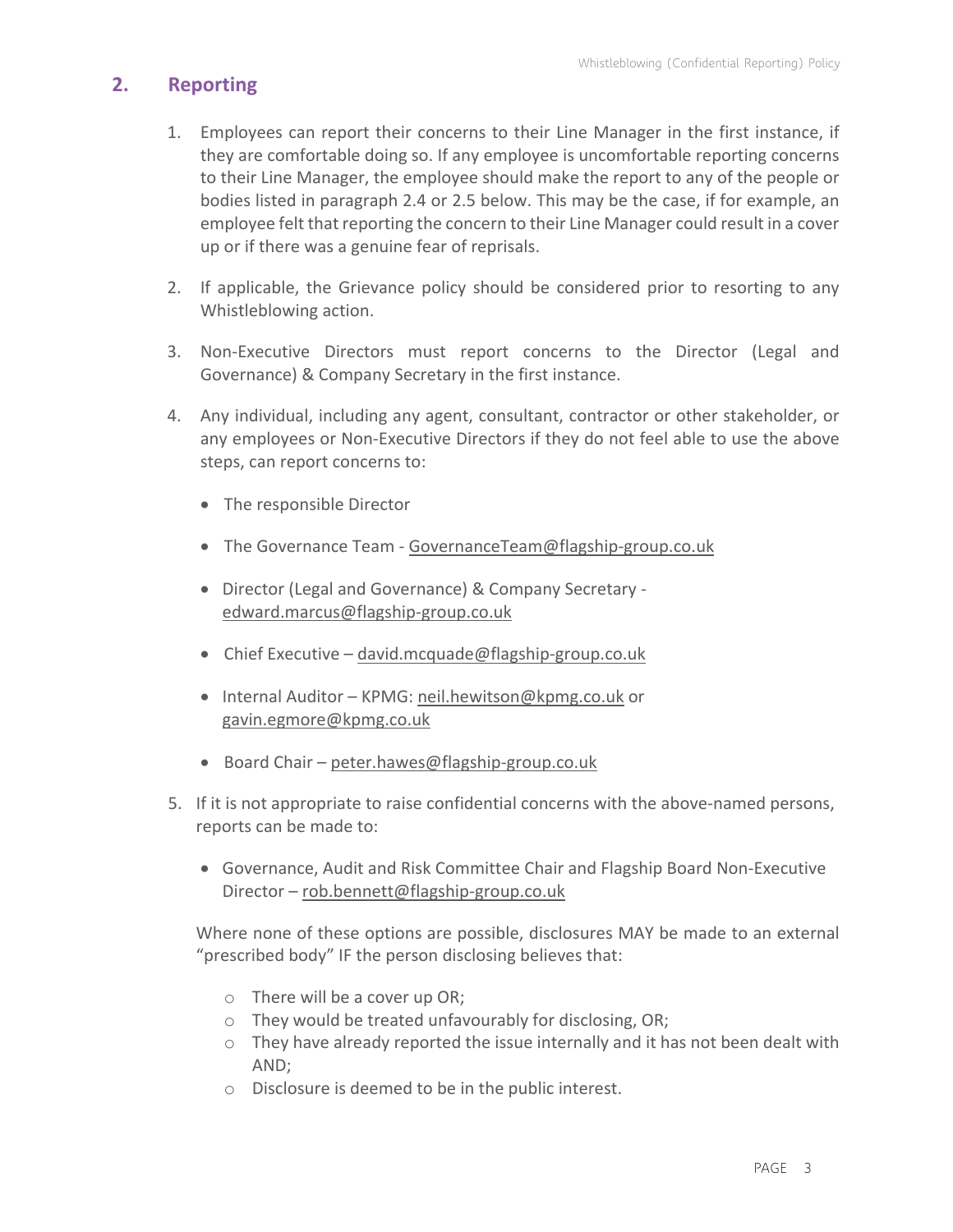Click [here](https://www.gov.uk/government/publications/blowing-the-whistle-list-of-prescribed-people-and-bodies--2) for a comprehensive list of prescribed bodies. Individuals are encouraged to seek advice before reporting a concern to anyone external.

Protect (an independent whistleblowing charity) operates a confidential helpline. Their contact details are:- Helpline: 0203 117 2520 E-mail: whistle@pcaw.co.uk Website: www.pcaw.co.uk

- 6. Individuals whistleblowing in good faith are guaranteed support and protection from
- reprisals or victimisation. If any person believes that they have suffered any such treatment, they should inform their Line Manager or the Director (Legal and Governance) & Company Secretary or if they do not feel comfortable doing so, any of the contacts listed in paragraph 2.4 or 2.5 above.
- 7. Concerns can be made verbally, anonymously or in writing, and will be dealt with in confidence where this is possible. Flagship cannot guarantee anonymity and confidentiality may have to be breached if it is necessary to involve outside agencies, such as the Police.
- 8. Any employee or Non-Executive Director whistleblowing may be accompanied to any meeting by a representative of their choice, not acting in a legal capacity.
- 9. All notifications will be recorded by the Governance Team on the whistleblowing register and will be reported to the Governance, Audit and Risk Committee on a regular basis.

### **3. Action**

- 1. The Director (Legal and Governance) & Company Secretary will consult as appropriate with the Group Chief Executive, Executive Directors, Directors, and professional advisors as appropriate and will decide how to investigate each reported incident.
- 2. Where a concern or complaint is to be treated as whistleblowing, the reasons for doing so will be recorded in writing on the whistleblowing register.
- 3. Investigations will be conducted promptly and objectively by a suitably qualified and resourced senior manager, Internal Audit or an external body (such as the Police) appointed by the Director (Legal and Governance) & Company Secretary as necessary and proportionate.
- 4. The individual raising the concern will be informed of the outcome of the investigation. If an individual is not happy with the way in which their concern has been handled, they can raise it with one of the other key contacts listed in paragraph 2.4 or 2.5 above.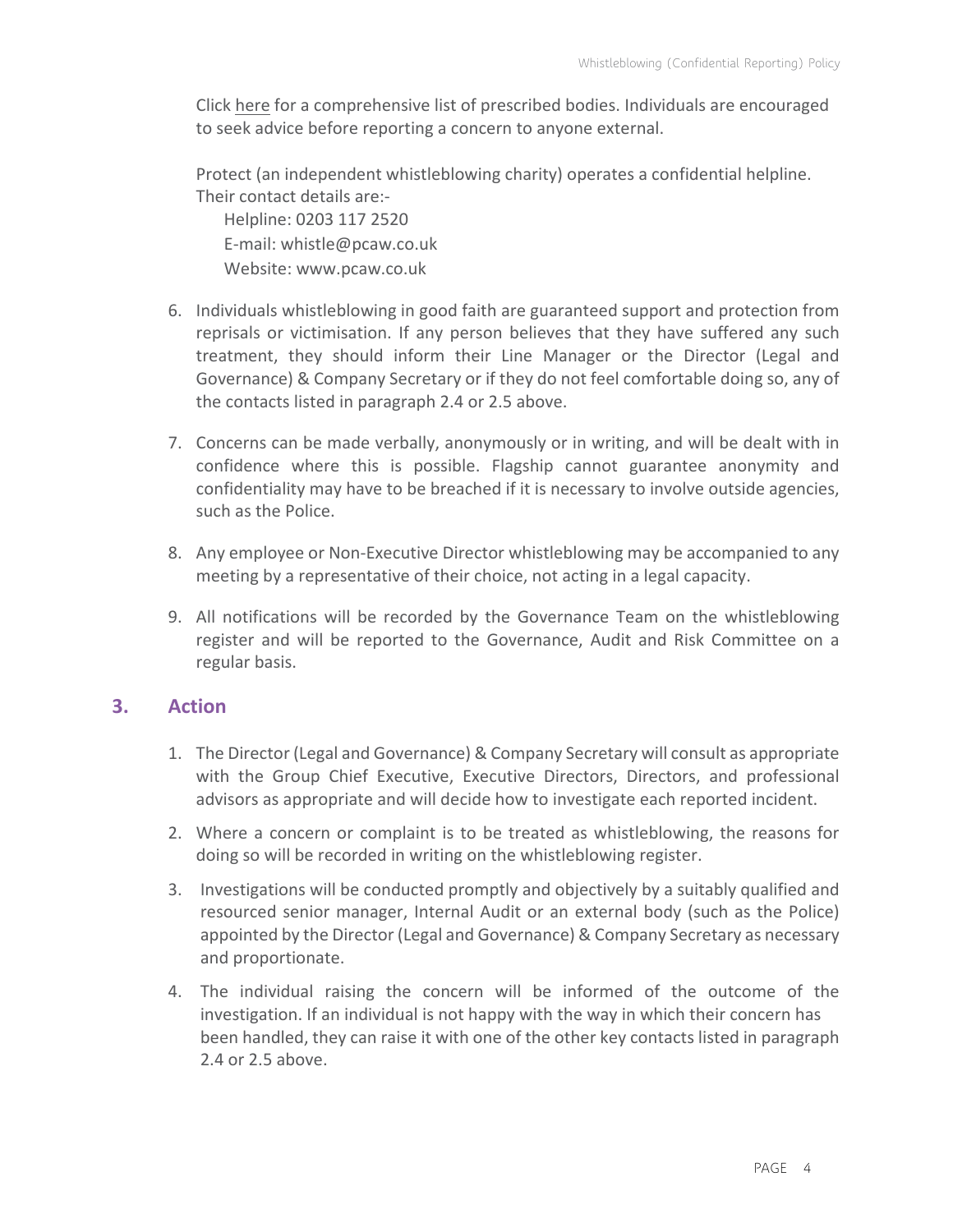- 5. All cases of attempted, suspected or actual fraud will be dealt with in accordance with the Anti-Fraud & Bribery Policy.
- 6. No action will be taken against a person who reports concerns, in good faith, that subsequently transpire to be unfounded.
- 7. Deliberate abuse, or vexatious or frivolous disclosure by an employee, Non-Executive Director, agent, consultant or contractor of Flagship Group will be treated as a disciplinary matter.
- 8. Employees, Non-Executive Directors or any other person must not threaten or retaliate against whistleblowers in any way. If any person is involved in such conduct they may be subject to disciplinary action.

#### **4. Review**

This policy is updated as required and formally reviewed every three years by Director (Legal and Governance) & Company Secretary. In addition, it is reviewed annually by the Governance, Audit and Risk Committee

# **Version Control**

Note: minor updates increase version number by 0.1; major updates increase version number by 1.0.

| <b>Version</b> | <b>Detail</b>                                                                                                                                                                                                                        | <b>Approved by</b> | <b>Date</b>    |
|----------------|--------------------------------------------------------------------------------------------------------------------------------------------------------------------------------------------------------------------------------------|--------------------|----------------|
| 1.0            | First issue following introduction<br>of new version control                                                                                                                                                                         | <b>GARC</b>        | May 2019       |
| 1.1            | Updated to reflect changes in<br>personnel, job roles and<br>reporting mechanisms                                                                                                                                                    | <b>GARC</b>        | September 2020 |
| 1.2            | KPMG contact updated. Rob<br>Bennett listed separately as a<br>contact and a Flagship Non-<br>Executive Director (in line with<br>Code of Governance 2020).<br>Review section now includes<br>reference to the annual GARC<br>review | <b>GARC</b>        | May 2021       |
| 1.3            | KPMG contacts updated.                                                                                                                                                                                                               | <b>GARC</b>        | March 2022     |
| 2.0            | 3 yearly review - no changes.<br>Version number and<br>approval/renewal dates updated.                                                                                                                                               | <b>GARC</b>        | May 2022       |